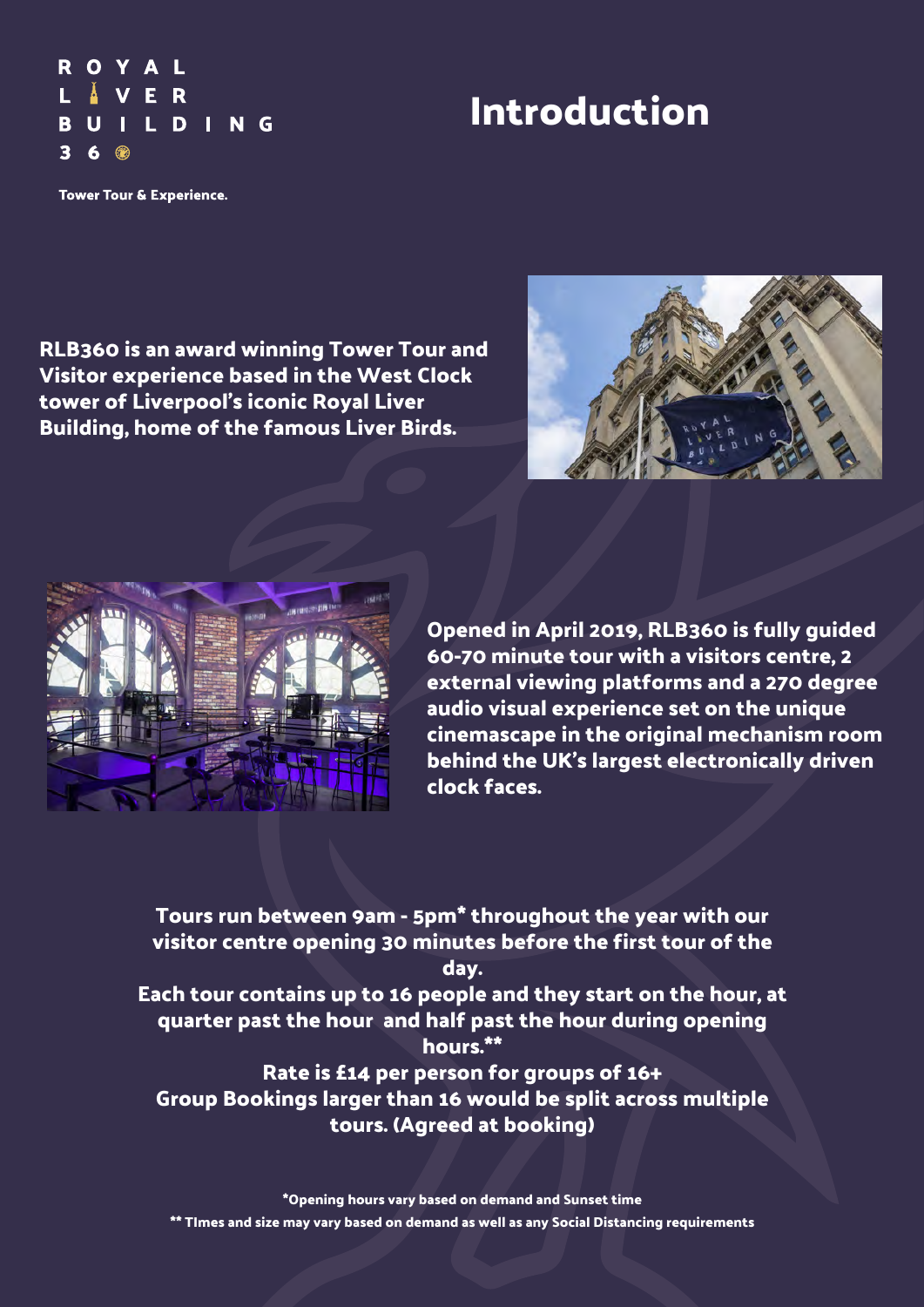## **Visitors Centre**

Tower Tour & Experience.

A L

ER **BUILDING** 

ROY

L

 $\overline{\mathbf{3}}$ 6

**Our attraction begins in our Visitor's Centre in the West Basement. Here we have unique images and pieces from the building's construction as well as information about the creation of Liverpool's most famous residents, Bella and Bertie, The Liver Birds.**

**The visitor centre is free to enter and look around at all times**







**The visitor centre also includes a Green Screen photo experience and Gift Shop including lots of bespoke gifts as well as pieces of art by Local Artists. We also stock our own bespoke range of Handmade Gins and Vodka produced by a local distillery**



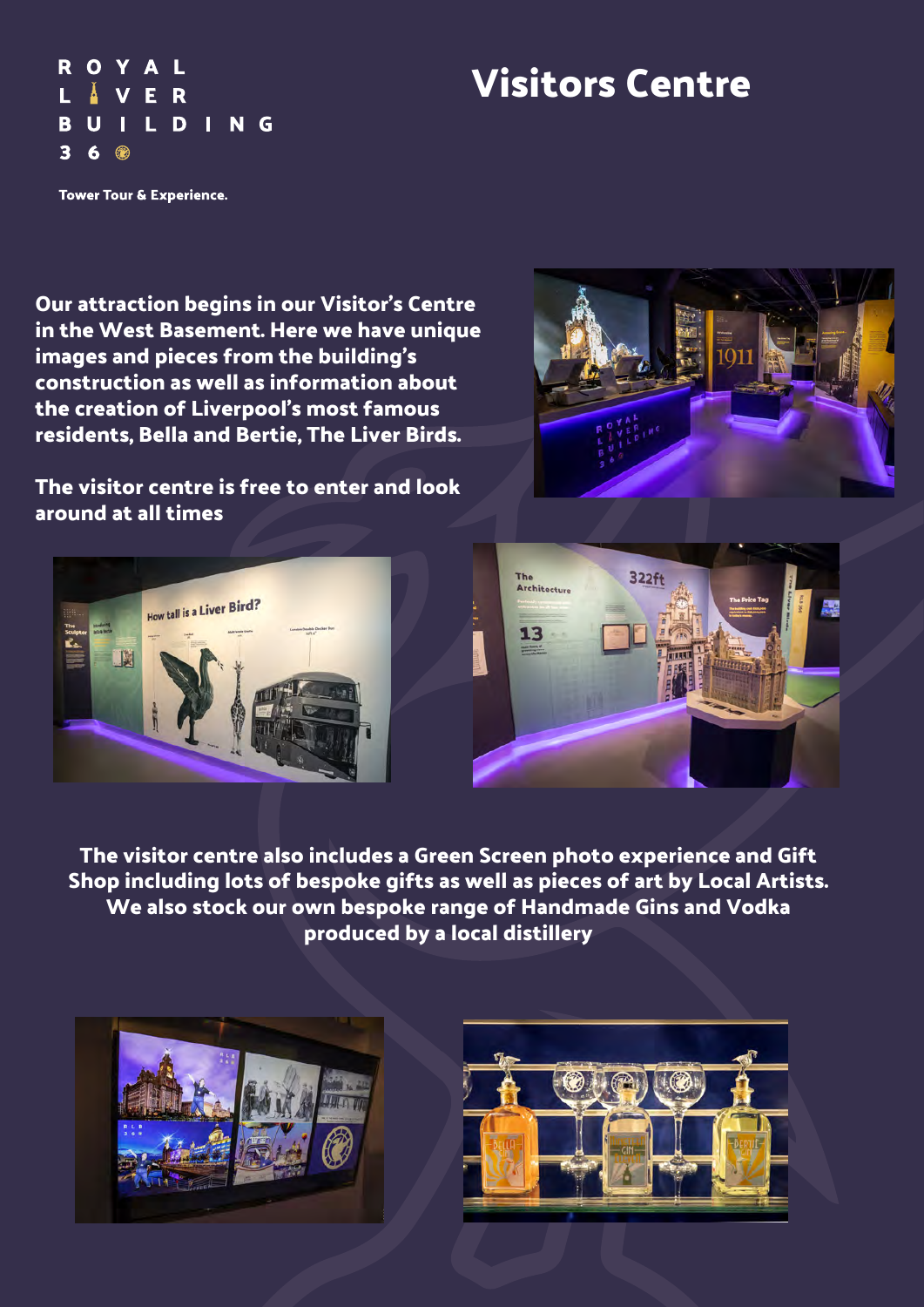## **The Tour - Viewing Areas**

Tower Tour & Experience.

VER

**BUILDING** 

**ROYAL** 

 $6@$ 

L.

 $\overline{\mathbf{3}}$ 

**The tour begins in our presentation area where you will meet your guide as well as watch a quick Health & Safety briefing. Our guides are with you throughout the tour to tell you all about the history of the building and beyond as well as answer any questions**





**For the first viewing platform we head out onto the 10th Floor roof for our first viewing platform across the River Mersey towards the Welsh Mountains. As well as being the highest external point to view the Great George Liver Clocks.**

**The second viewing platform is the 15th Floor of the West Clock tower where visitors can walk around and get views up and down the Docks, across the Mersey and pick out the famous buildings of the city. Here you get as close as possible to the Liver Birds perched atop of each tower.**



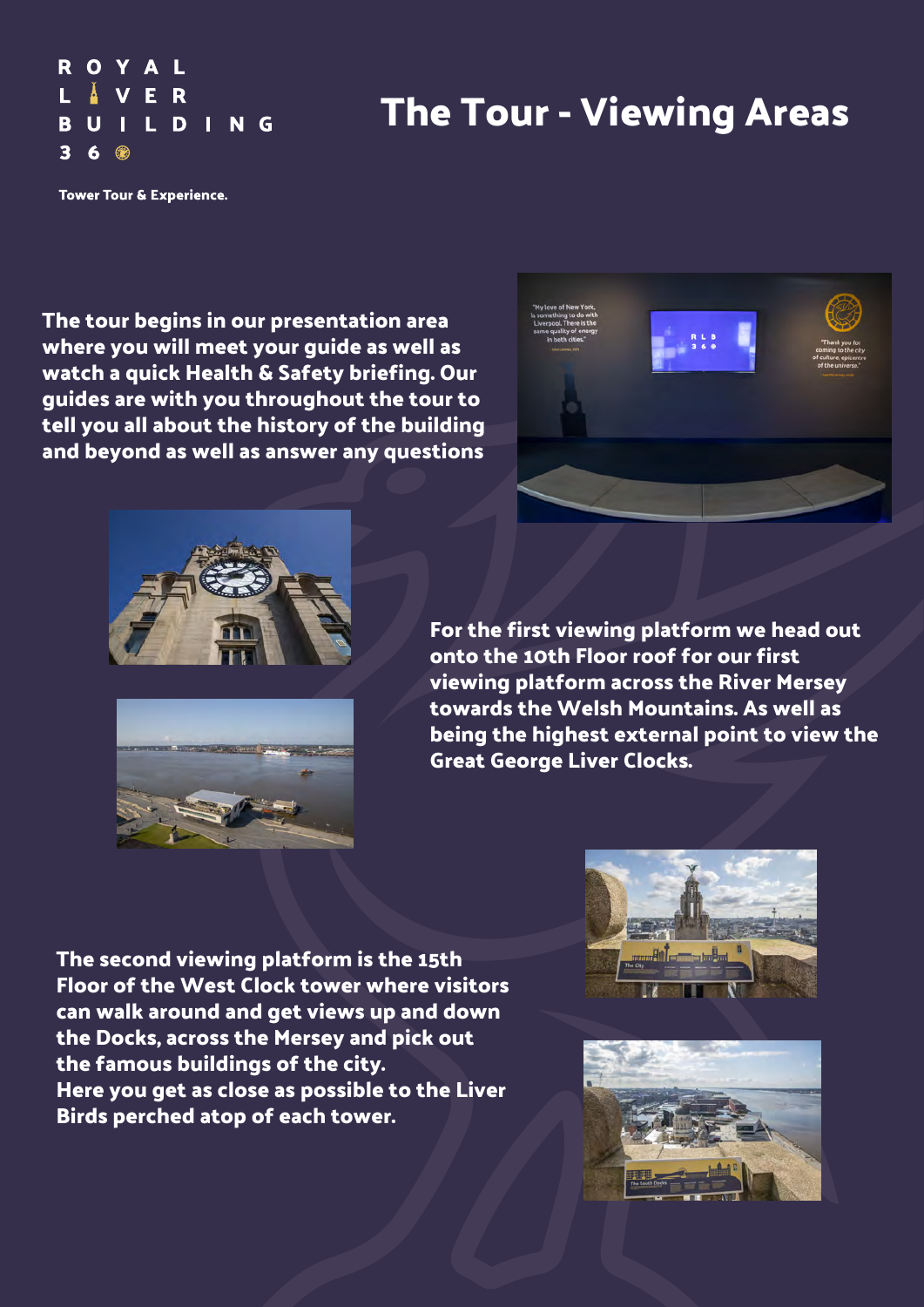## **Audio Visual Experience**

Tower Tour & Experience.

VER

**BUILDING** 

**ROYAL** 

 $6 \odot$ 

L.

 $\overline{\mathbf{3}}$ 

**Set behind the clock faces of the West Tower in the Mechanism Room on the 14th Floor, our Audio Visual Experience is a 270 degree digitally mapped projection show utilizing a mix of lights, sound and 4d elements such as wind machines give an experiential look back through time**





**Using digital mapping the architecture of the room is used as part of the story telling to give a unique experience unlike anything else in the city**

**The show lasts for 9 minutes and tells the story of key elements of the cities history in the last 100 years since the creation of the Liver Birds and Liver Building**





**The story covers elements of sport, music, culture and the bombing raids of World War 2 before bringing you back to the present day**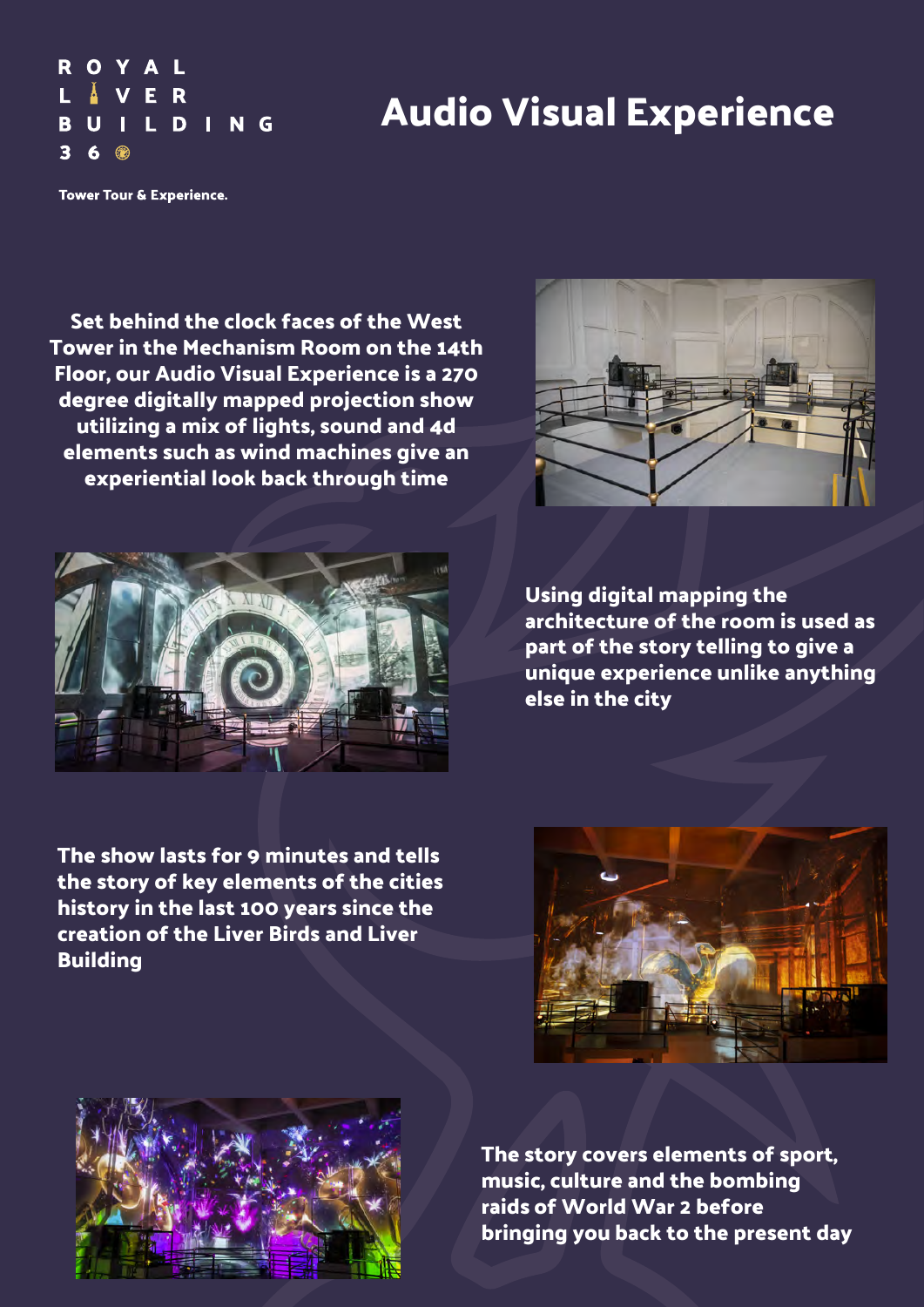## **Boardroom Tours**

**ROYAL** L VER **BUILDING**  $\overline{\mathbf{3}}$  $6@$ 

Tower Tour & Experience.

**We also offer a tour that also includes visiting the original Boardroom of the Royal Liver Building on the 9th Floor. This beautiful room is decked in African Walnut panels and has a ornate plaster ceiling.**





**This tour includes the standard tour but adds the extra element of the boardroom. Here you learn more about the Royal Liver Friendly Society and their importance**

**The smaller more intimate area allows us to display some of the more unique items from the buildings history such as the original chime mechanism, pieces from the buildings opening that visitors can get up close with.**





**This tour needs to be booked especially in advance and is not offered daily This tour is subject to availability**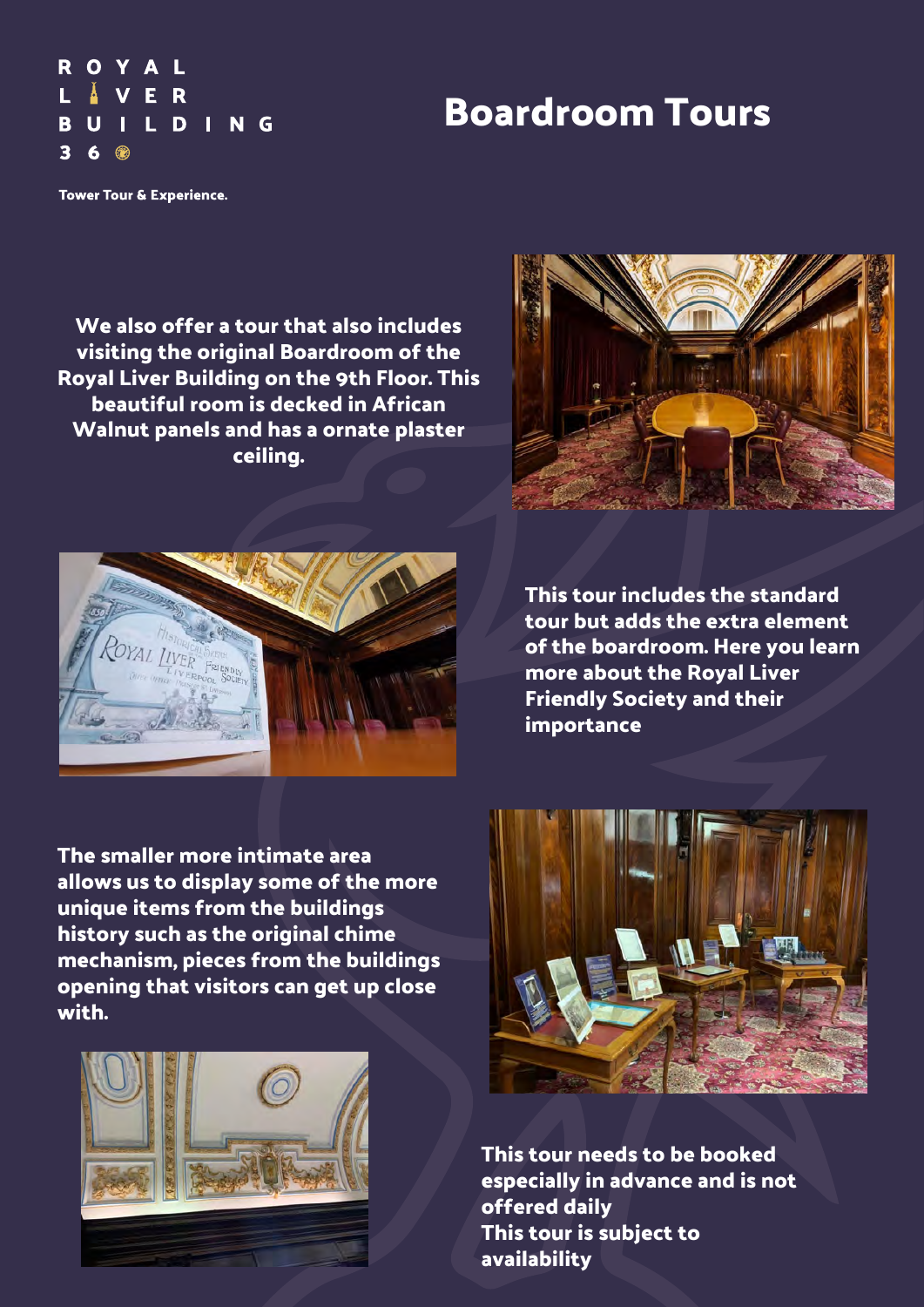### **Disability Access Restrictions**

Tower Tour & Experience.

**BUILDING** 

ROYAL L Å V E R

 $36@$ 

 **Due to the age and design of the building, its Grade 1 listed status and the limitations this imposes, the West wing tower tour will, regrettably, not be able to cater for wheelchair or mobility scooter users due to the lack of means of safe escape in the case of fire or safety drill. This decision was not taken lightly, however, a recent DDA access audit revealed that the stairs from Level 10 to Level 9 were too narrow and winding to safely allow the use of an evacuation chair in the event of emergency. The timed audit revealed that the likely evacuation of a person in an evacuation chair from the 9th level to ground level would take two members of staff approximately 19 minutes, having had to negotiate 289 steps. This exercise was conducted when the staircase was otherwise empty and undoubtedly the evacuation time would be likely to be significantly increased when others were attempting to exit via the staircases in the event of a real time emergency.** 

**Consultation with local accessibility charity and advice taken from fire services advisors has been undertaken and it has been concluded that the Health and Safety of all our guests who are confined to wheelchairs and mobility scooters would be of the most paramount importance and takes precedence over the Disability at work act 2010.**

 **Wheelchair and scooter users can gain access to the lower level visitor centre. An evacuation chair, which has tracks on it, and, has the ability to ascend and descend, will be provided for use to evacuate wheel chair/ scooter users from the lower level visitor centre to the ground level via one of the emergency escape routes nominated. The maximum number of steps to ascend from basement level to ground level is 22 steps.** 

**It is inevitable that a proportion of the visitors will have other disabilities. All staff have been trained in general disability awareness and specifically in respect of children with disabilities on the Autistic spectrum. Those with less ambulant capabilities will always be accompanied by parent/guardian and will be assisted by members of staff where required.**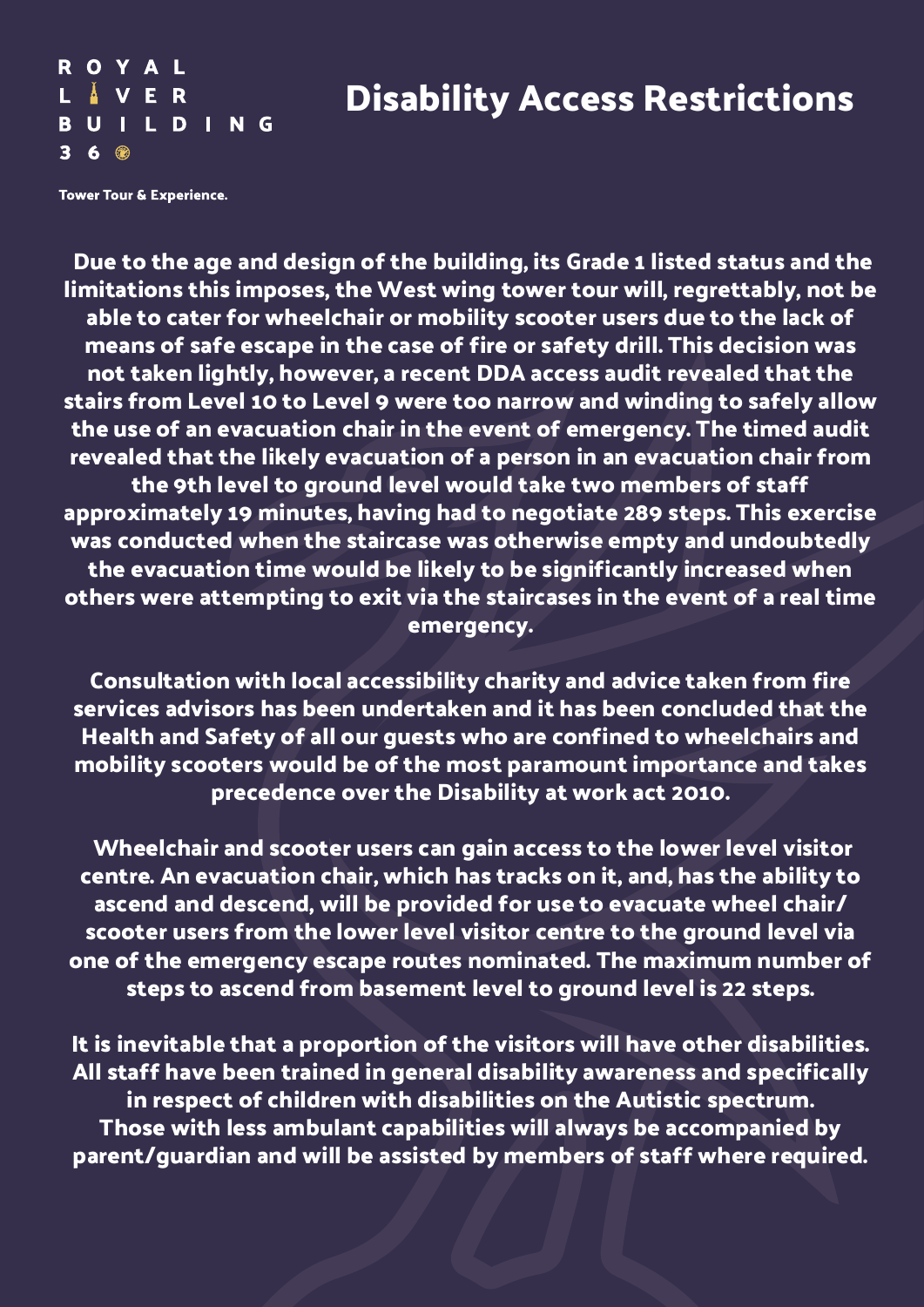**ROYAL** L Å V E R **BUILDING**  $36@$ 



Tower Tour & Experience.

#### **WHERE IS THE ROYAL LIVER BUILDING EXPERIENCE?**

**The Royal Liver Building is based on the Pier Head, Liverpool Waterfront L3 1HU. There is limited on-street parking around the attraction, however we are serviced by a range of public and private car parks across the waterfront and city centre.**

#### **HOW FAR IS THE ROYAL LIVER BUILDING FROM LOCAL PUBLIC TRANSPORT?**

**If you're travelling by train, Liverpool Lime Street station is approximately a 20-minute walk away from us with local Merseyrail services also running to James Street station (a 5-minute walk away).**

#### **WHERE IS THE ENTRANCE?**

**The main entrance to the attraction is located in the courtyard of the building, just off Canada Boulevard, L3 1HU.**

#### **HOW LONG IS THE EXPERIENCE?**

**The total time to allow for the tour and experience is 70 minutes, which will give you plenty of time to take in every part of the Royal Liver Building.**

#### **IS THERE AN OPTION FOR A PARTIAL TOUR?**

**Unfortunately due to the tour being guided through a working office building there is no option for a partial tour and all guests must be able to complete the full 70 minute tour.**

#### **DO YOU HAVE DISABILITY ACCESS?**

**For visitors with special mobility requirements, access is through the main building. Please go to the main building reception in the foyer on arrival and a member of our team will come and escort you in. Please note that due to the nature of the building there is no access for wheelchair users or mobility scooters above the visitor centre.**

#### **HOW MANY STAIRS ARE THERE IN THE TOWER?**

**There is a lift up to the 10th Floor, however above this you will need to negotiate 124 steps, 71 of which involve a narrow spiral stone staircase up to the 15th Floor. In the event of a fire evacuation you would need to be able to negotiate 408 stairs from the 15th floor to ground.**

#### **CAN I BRING A BAG WITH ME?**

**Wheeled bags, and bags larger than hand luggage are not permitted in RLB360. Due to the nature of the tower only handbags will be permitted on the tour, locker facilities are provided to store any other bags. Please note that due to increased national security levels, random bag searches may be carried out when you enter the building.**

#### **IS THERE ANY ADDITIONAL INFORMATION I SHOULD READ?**

**We would recommend checking the accessibility page http://rlb360.com/accessibility/ of our website as there is some Health & Safety information to be aware of.**